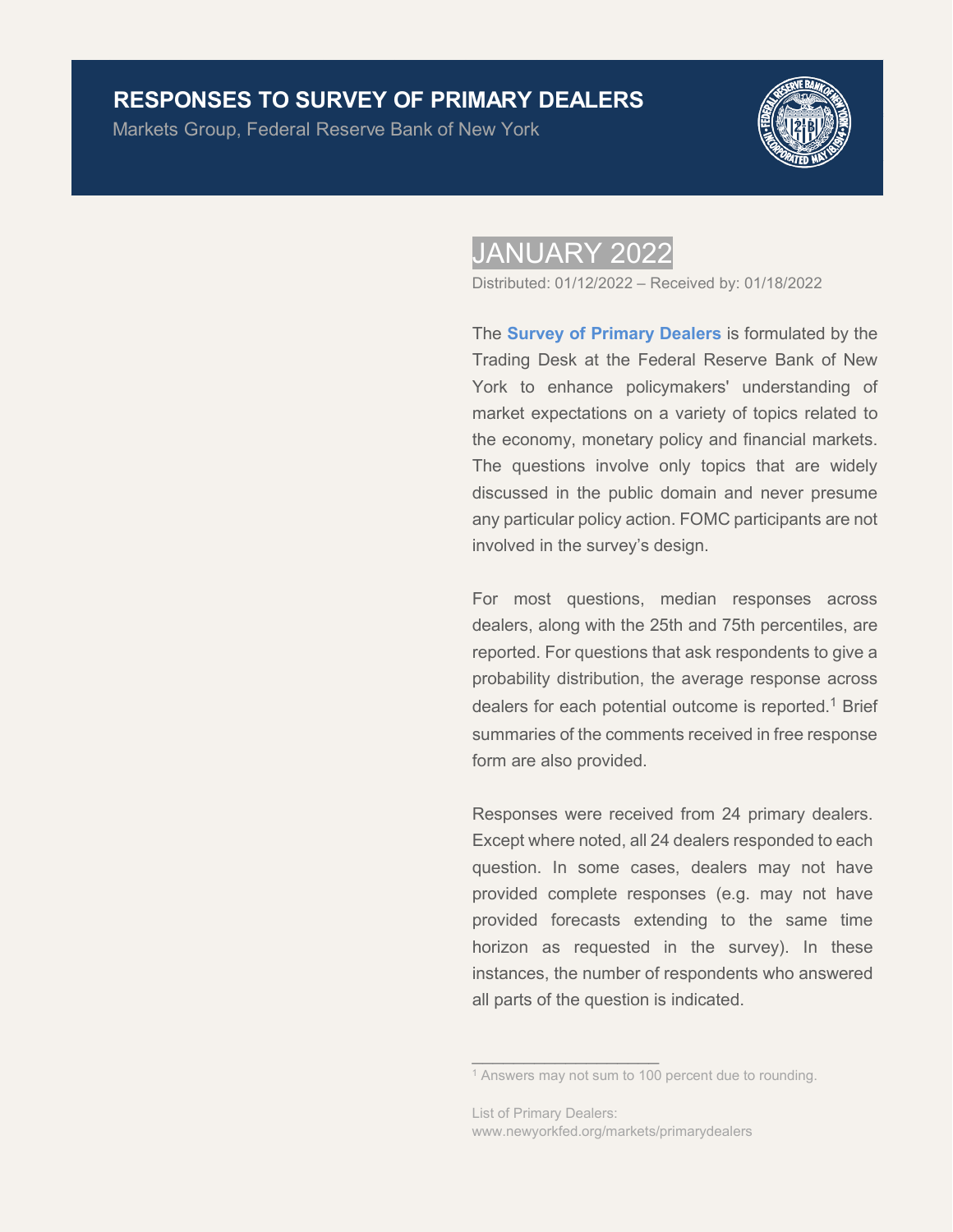# **Table of Contents**

| $Q-1)$   | <b>FOMC Meeting Expectations</b>                             |
|----------|--------------------------------------------------------------|
| $Q-2)$   | Federal Reserve System Communication Grade                   |
| $Q-3)$   | Target Federal Funds Rate/Range and Lower Bound Expectations |
| $Q-4)$   | <b>Federal Reserve Assets</b>                                |
| $Q-5)$   | Ten-Year Treasury Yield Probability Distributions            |
| $Q-6)$   | Money Market Rate Spreads                                    |
| $Q-7)$   | <b>Fiscal Policy Expectations</b>                            |
| $Q - 8)$ | Inflation Probability Distributions                          |
| $Q-9)$   | U.S. and Global Recession Probabilities                      |
| $Q-10$   | <b>Estimates of Economic Indicators</b>                      |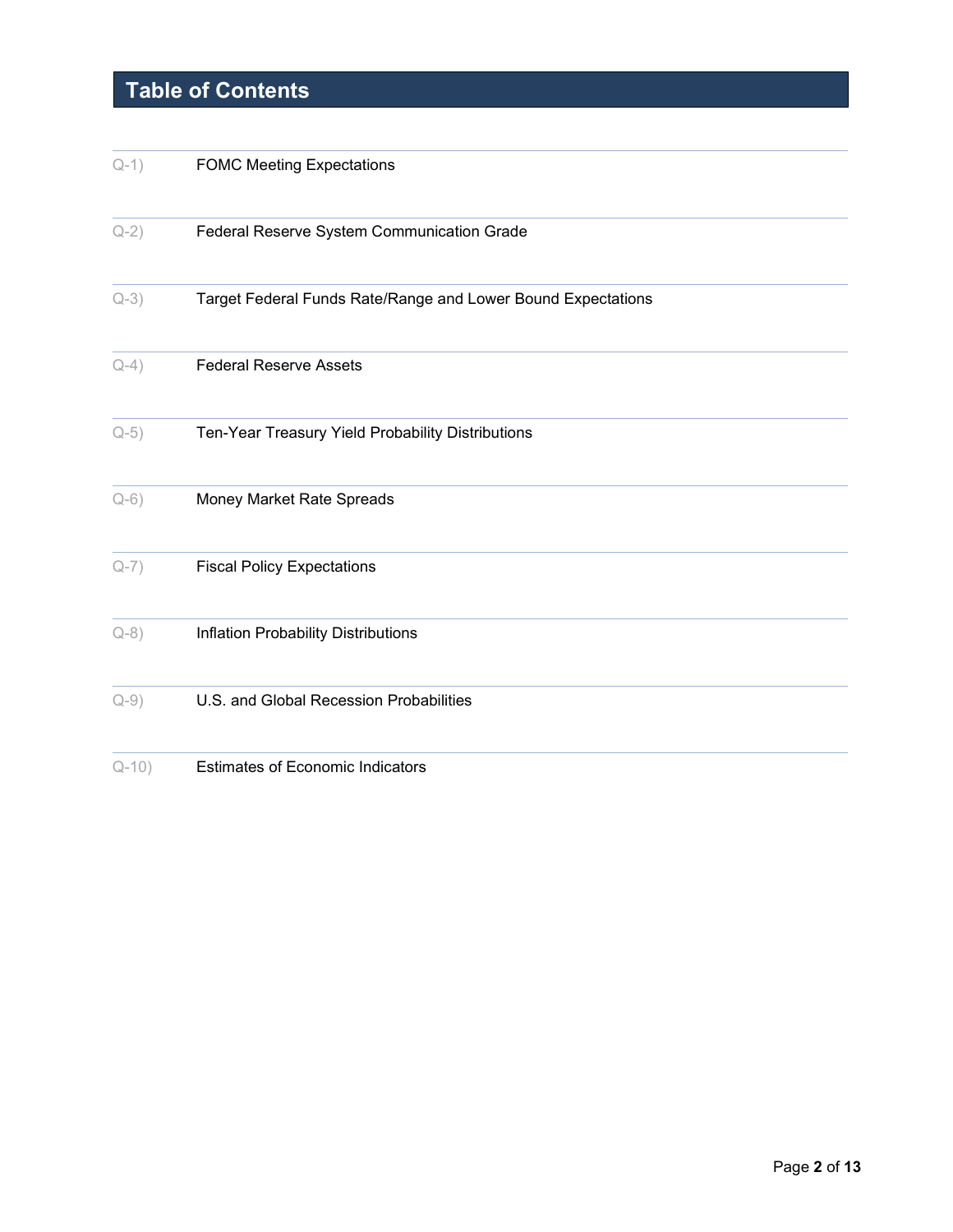<span id="page-2-0"></span>**1a)** Provide below your expectations for **changes**, if any, to the language referencing each of the following topics in the January FOMC statement. **Please write N/A if you do not expect any changes.**

Current economic conditions:

#### (23 responses)

**Several dealers indicated that they expected some reference to the Omicron variant, and several indicated that they expected a mention of a slowing in economic activity. Several dealers indicated that they expected a reference to labor market strength.** 

Economic outlook and communication on the expected path of the target federal funds rate: (23 responses)

**Many dealers indicated that they expected some signal in the January statement of the potential for an increase in the target range for the federal funds rate at the March FOMC meeting. Several specified that they expected such a signal to include language referring to "an upcoming meeting" or "soon". Several dealers indicated that they expected any signal regarding potential rate increases to reference elevated inflation, and several noted that they expected such a signal to indicate that labor markets are close to maximum employment.** 

Communication on tools other than the target federal funds rate: (23 responses)

> **Many dealers indicated that they expected the statement to note that asset purchases would end in mid-March. Several dealers indicated that they expected some mention of balance sheet reduction in the statement.**

Other: (15 responses)

#### **Dealers did not provide significant commentary in this section.**

#### **1b)** What are your expectations for the Chair's press conference?

**Most dealers indicated that they expected the Chair to remark on the state of balance sheet discussions at the press conference, and several indicated that they expected the Chair to reiterate that a reduction in the SOMA portfolio could begin later this year. Many dealers indicated that they expected the Chair to signal in the press conference the possibility of an increase in the target range for the federal funds rate at the March FOMC meeting.**

<span id="page-2-1"></span>**2)** How would you grade the Federal Reserve System's communication with the markets and with the public since the last policy survey? Please provide a rating between 1 and 5, with 1 indicating ineffectiveness and 5 indicating effectiveness.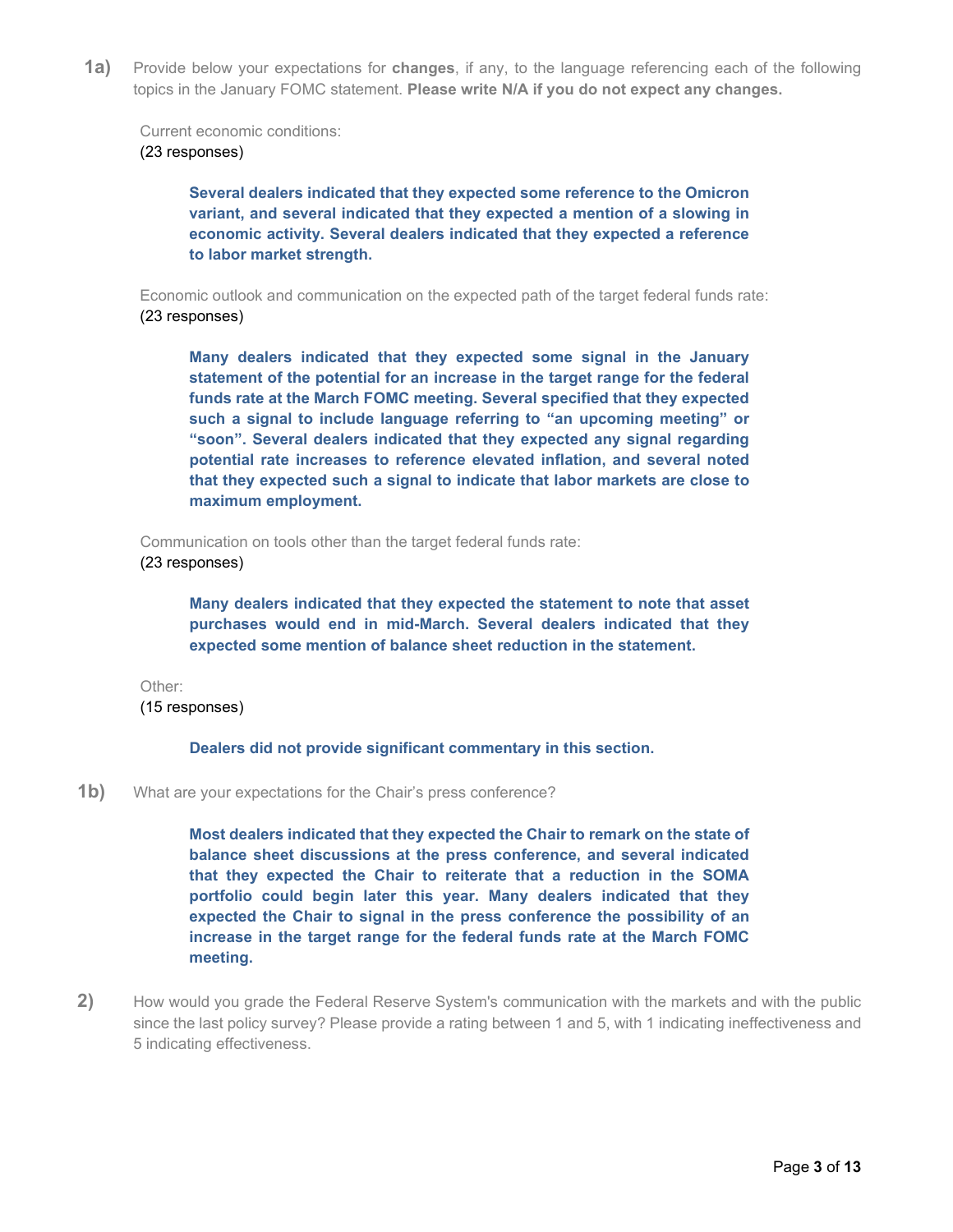|                 | Number of Respondents |
|-----------------|-----------------------|
| 1 - Ineffective |                       |
| 2               |                       |
| 3               | 3                     |
|                 | 16                    |
| 5 - Effective   | 5                     |
| # of Responses  | 24                    |

Please explain:

### **Most dealers noted that FOMC participants were in general clear or consistent in their communications on the policy outlook. Several dealers suggested that communications on the outlook for balance sheet policy were less clear.**

<span id="page-3-0"></span>**3)** Provide your estimate of the most likely outcome (i.e., the mode) for the target federal funds rate or range, as applicable, immediately following the FOMC meetings and at the end of each of the following quarters and years below. For the time periods at which you expect a target range, please indicate the midpoint of that range in providing your response.

|                | Uan<br>$25 - 26$ | Mar.<br>$15 - 16$ | May<br>$3 - 4$ | มนิท.'<br>$14 - 15$ | Jul.<br>26-27 | Sep.<br>$20 - 21$ | Nov.<br>$1 - 2$ | Dec.<br>$13 - 14$ |
|----------------|------------------|-------------------|----------------|---------------------|---------------|-------------------|-----------------|-------------------|
| 25th Pctl      | 0.13%            | 0.38%             | 0.38%          | 0.63%               | 0.63%         | 0.88%             | 0.88%           | 0.88%             |
| <b>Median</b>  | 0.13%            | 0.38%             | 0.38%          | 0.63%               | 0.63%         | 0.88%             | 0.88%           | 1.13%             |
| 75th Pctl      | 0.13%            | 0.38%             | 0.38%          | 0.63%               | 0.63%         | 0.88%             | 0.88%           | 1.13%             |
| # of Responses | 24               | 24                | 24             | 24                  | 24            | 24                | 24              | 24                |

|                | 2023 Q1 | 2023 Q2 | 2023 Q3 | 2023 Q4 |
|----------------|---------|---------|---------|---------|
| 25th Pct       | 1.13%   | 1.38%   | 1.63%   | 1.75%   |
| Median         | 1.38%   | 1.63%   | 1.88%   | 1.88%   |
| 75th Pctl      | 1.38%   | 1.63%   | 1.88%   | 2.13%   |
| # of Responses | 24      | 24      | 24      | 24      |

|                | 2024 Q1 | 2024 Q2 | 2024 Q3 | 2024 Q4 |
|----------------|---------|---------|---------|---------|
| 25th Pctl      | 1.88%   | 1.88%   | 1.88%   | 1.88%   |
| Median         | 2.13%   | 2.13%   | 2.13%   | 2.13%   |
| 75th Pctl      | 2.38%   | 2.38%   | 2.56%   | 2.56%   |
| # of Responses | 20      | 20      | 20      | 20      |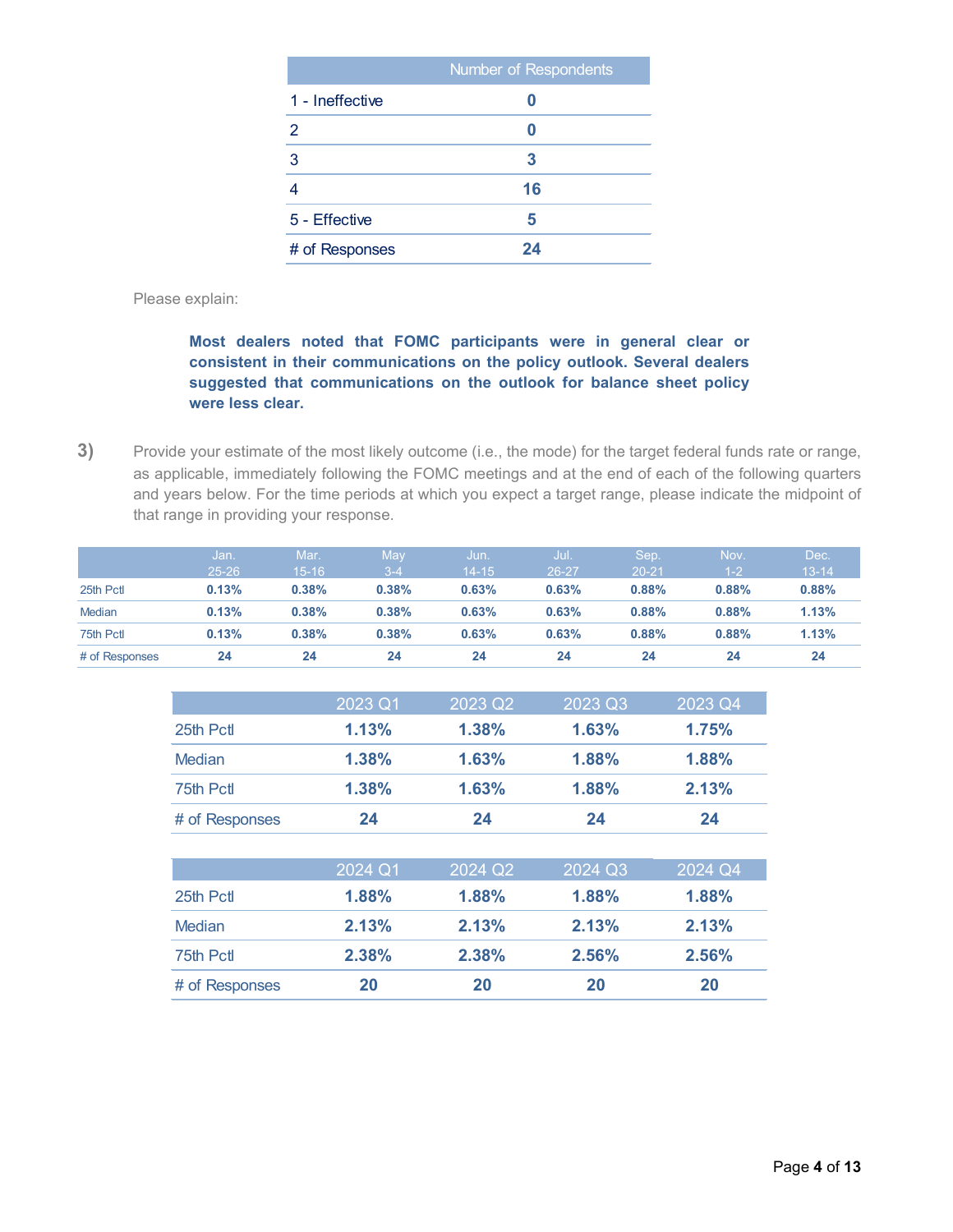|                | 2025  | 2026  | 2027     | 2028     |
|----------------|-------|-------|----------|----------|
| 25th Pctl      | 2.13% | 2.13% | $2.00\%$ | $2.00\%$ |
| <b>Median</b>  | 2.38% | 2.38% | 2.25%    | 2.25%    |
| 75th Pctl      | 2.63% | 2.38% | 2.38%    | 2.38%    |
| # of Responses | 19    | 19    | 19       | 19       |

**3b)** Provide your estimate for the most likely value for the following indicators at the time of the next increase in the target range for the federal funds rate.

|  | (23 responses) |  |
|--|----------------|--|
|--|----------------|--|

| Most Likely Value of Economic Indicator at Time of First Increase in Target Range |                   |                                          |                                                        |                                           |  |  |  |  |  |
|-----------------------------------------------------------------------------------|-------------------|------------------------------------------|--------------------------------------------------------|-------------------------------------------|--|--|--|--|--|
|                                                                                   | Unemployment Rate | Labor Force<br><b>Participation Rate</b> | Total Change in the Level of<br>Real GDP Since 2019 Q4 | Headline 12-month<br><b>PCE</b> Inflation |  |  |  |  |  |
| 25th Pctl                                                                         | 3.7%              | 61.9%                                    | $3.0\%$                                                | 5.3%                                      |  |  |  |  |  |
| <b>Median</b>                                                                     | 3.8%              | 62.0%                                    | $3.4\%$                                                | 5.5%                                      |  |  |  |  |  |
| 75th Pctl                                                                         | 3.9%              | $62.0\%$                                 | 3.9%                                                   | 5.7%                                      |  |  |  |  |  |

**3c)** In addition, provide your estimate of the longer run target federal funds rate and your expectation for the average federal funds rate over the next 10 years.

|           | <b>Longer Run</b> | 10-yr Average<br><b>FF</b> Rate |
|-----------|-------------------|---------------------------------|
| 25th Pctl | $2.00\%$          | 1.75%                           |
| Median    | 2.25%             | $1.90\%$                        |
| 75th Pctl | 2.44%             | 2.23%                           |

**3d)** Please indicate the percent chance that you attach to the target federal funds rate or range falling in each of the following ranges at the end of 2022, 2023, and 2024. If you expect a target range, please use the midpoint of that range in providing your response. (21 responses)

| Federal Funds Rate or Range at the End of 2022 |            |          |          |                                                    |     |     |     |    |    |                                                            |
|------------------------------------------------|------------|----------|----------|----------------------------------------------------|-----|-----|-----|----|----|------------------------------------------------------------|
|                                                |            | $0.00 -$ |          | $0.26 - 0.51 - 0.76 - 1.01 - 1.26 - 1.51 - 1.76 -$ |     |     |     |    |    |                                                            |
|                                                | $< 0.00\%$ | $0.25\%$ | $0.50\%$ | $0.75\%$                                           |     |     |     |    |    | $1.00\%$ $1.25\%$ $1.50\%$ $1.75\%$ $2.00\%$ $\geq 2.01\%$ |
| Average                                        | $1\%$      | 1%       | 4%       | 13%                                                | 23% | 33% | 15% | 7% | 3% | $1\%$                                                      |

| Federal Funds Rate or Range at the End of 2023 |            |          |          |          |                                                    |    |        |     |     |                                                            |  |
|------------------------------------------------|------------|----------|----------|----------|----------------------------------------------------|----|--------|-----|-----|------------------------------------------------------------|--|
|                                                |            | $0.00 -$ |          |          | . 0.26 - 0.51 - 0.76 - 1.01 - 1.26 - 1.51 - 1.76 - |    |        |     |     |                                                            |  |
|                                                | $< 0.00\%$ | $0.25\%$ | $0.50\%$ | $0.75\%$ |                                                    |    |        |     |     | $1.00\%$ $1.25\%$ $1.50\%$ $1.75\%$ $2.00\%$ $\geq 2.01\%$ |  |
| Average                                        | $1\%$      | 2%       | $1\%$    | 2%       | 3%                                                 | 9% | $11\%$ | 17% | 20% | 33%                                                        |  |

| Federal Funds Rate or Range at the End of 2024 |               |  |                                                           |    |       |  |         |     |     |                                                                                                                                   |  |
|------------------------------------------------|---------------|--|-----------------------------------------------------------|----|-------|--|---------|-----|-----|-----------------------------------------------------------------------------------------------------------------------------------|--|
|                                                |               |  | $0.76 - 1.01 - 1.26 - 1.51 - 1.76 - 2.01 - 2.26 - 2.51 -$ |    |       |  |         |     |     |                                                                                                                                   |  |
|                                                | $\leq 0.75\%$ |  |                                                           |    |       |  |         |     |     | $\frac{1}{2}$ 1.00%              1.25%        1.50%        1.75%        2.00%        2.25%        2.50%        2.75%        2.76% |  |
|                                                | Average 7% 3% |  | $3\%$                                                     | 4% | $8\%$ |  | 16% 17% | 15% | 13% | 13%                                                                                                                               |  |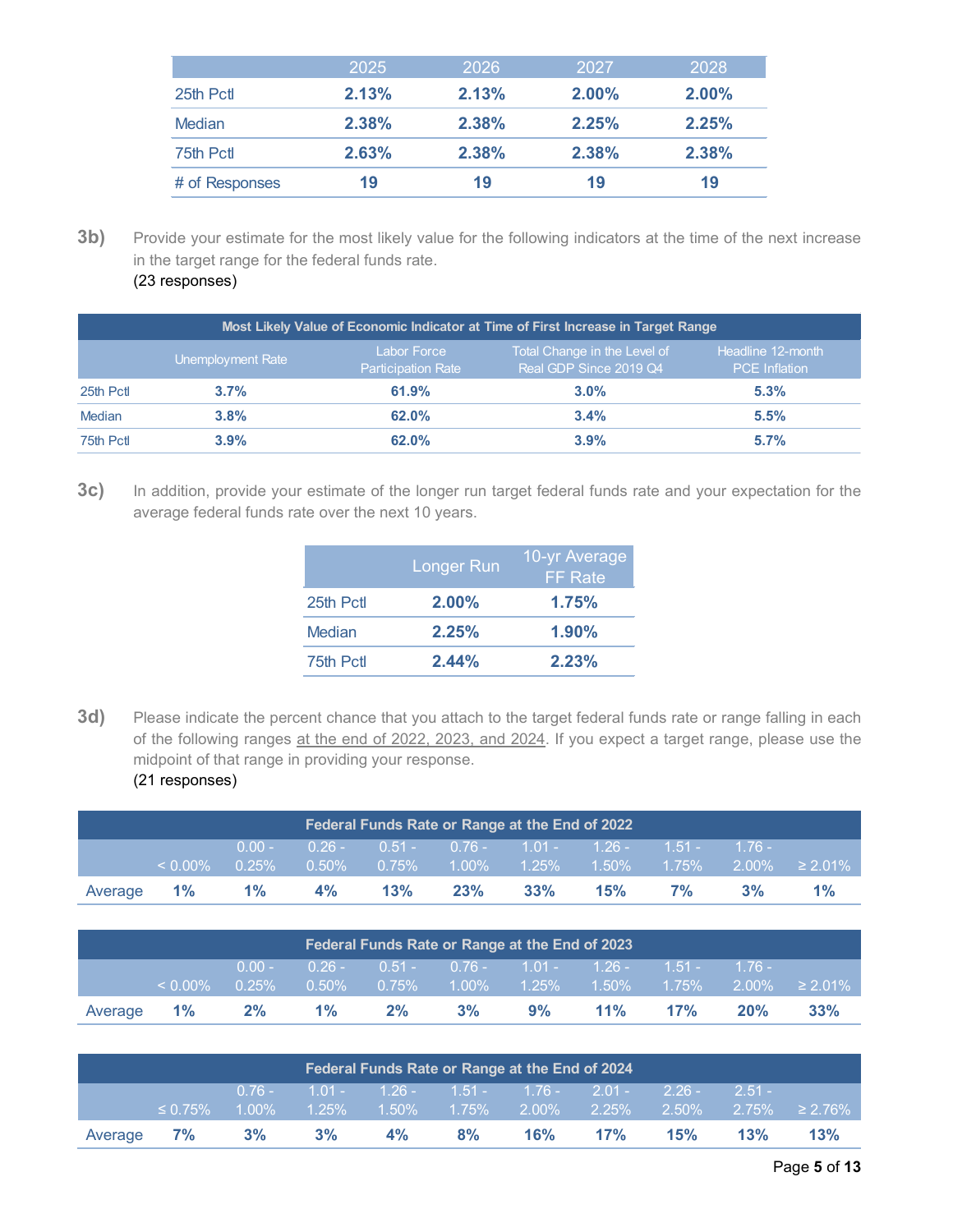**3e)** What is your estimate of the target federal funds rate or range at the effective lower bound?

|               | <b>Level of Target Federal</b><br><b>Funds Rate or Range</b><br>at ELB |
|---------------|------------------------------------------------------------------------|
| 25th Pctl     | $0.00\%$                                                               |
| <b>Median</b> | 0.13%                                                                  |
| 75th Pctl     | 0.13%                                                                  |

**3f)** For parts a-e, please explain the factors behind any change to your expectations, where applicable, since the last policy survey.

> **Most dealers indicated that they moved their modal expectations for liftoff earlier compared with their prior survey response. Several dealers attributed these adjustments to communications from FOMC officials, and several dealers cited higher realized inflation.**

**3g)** Please indicate the percent chance that you attach to the first increase in the target federal funds rate or range occurring at each of the following FOMC meetings or periods.

|                                      |  |  |  |  | , Jan. Mār. May Jun. Ju <u>l. Sep. Nov. Dec. 2023</u> -or<br>25-26 15-16 3-4 14-15 26-27 20-21 1-2 13-14 Later |
|--------------------------------------|--|--|--|--|----------------------------------------------------------------------------------------------------------------|
| Average 1% 76% 12% 7% 2% 0% 0% 0% 1% |  |  |  |  |                                                                                                                |

**3h)** Please indicate the percent chance that you attach to the longer run target federal funds rate — the level the target federal funds rate would be expected to converge to under appropriate monetary policy and in the absence of further shocks to the economy — falling in each of the following ranges.

|                                     |  |  | $1.51 - 1.76 - 2.01 - 2.26 - 2.51 - 2.76 - 3.01 - 3.26 -$ |  |       |                                                                               |
|-------------------------------------|--|--|-----------------------------------------------------------|--|-------|-------------------------------------------------------------------------------|
|                                     |  |  |                                                           |  |       | $\leq$ 1.50%  1.75%  2.00%  2.25%  2.50%  2.75%  3.00%  3.25%  3.50%  ≥ 3.51% |
| Average 5% 8% 16% 26% 18% 12% 7% 5% |  |  |                                                           |  | $2\%$ | 2%                                                                            |

<span id="page-5-0"></span>**4a)** Please provide your modal expectation for the net change in SOMA holdings of U.S. Treasury securities and agency mortgage-backed securities (MBS) for each monthly purchase period beginning mid-month listed below and the total net change over each of the quarters below.

If you expect SOMA holdings to increase on net in a given period, for example through net asset purchases, please enter a positive number. If you expect SOMA holdings to be unchanged on net in a given period, for example through reinvestments that result in no net change in holdings, please enter 0. If you expect SOMA holdings to decline on net in a given period, for example through maturities or paydowns that exceed any reinvestments or through sales, please enter a negative number.

(22 responses)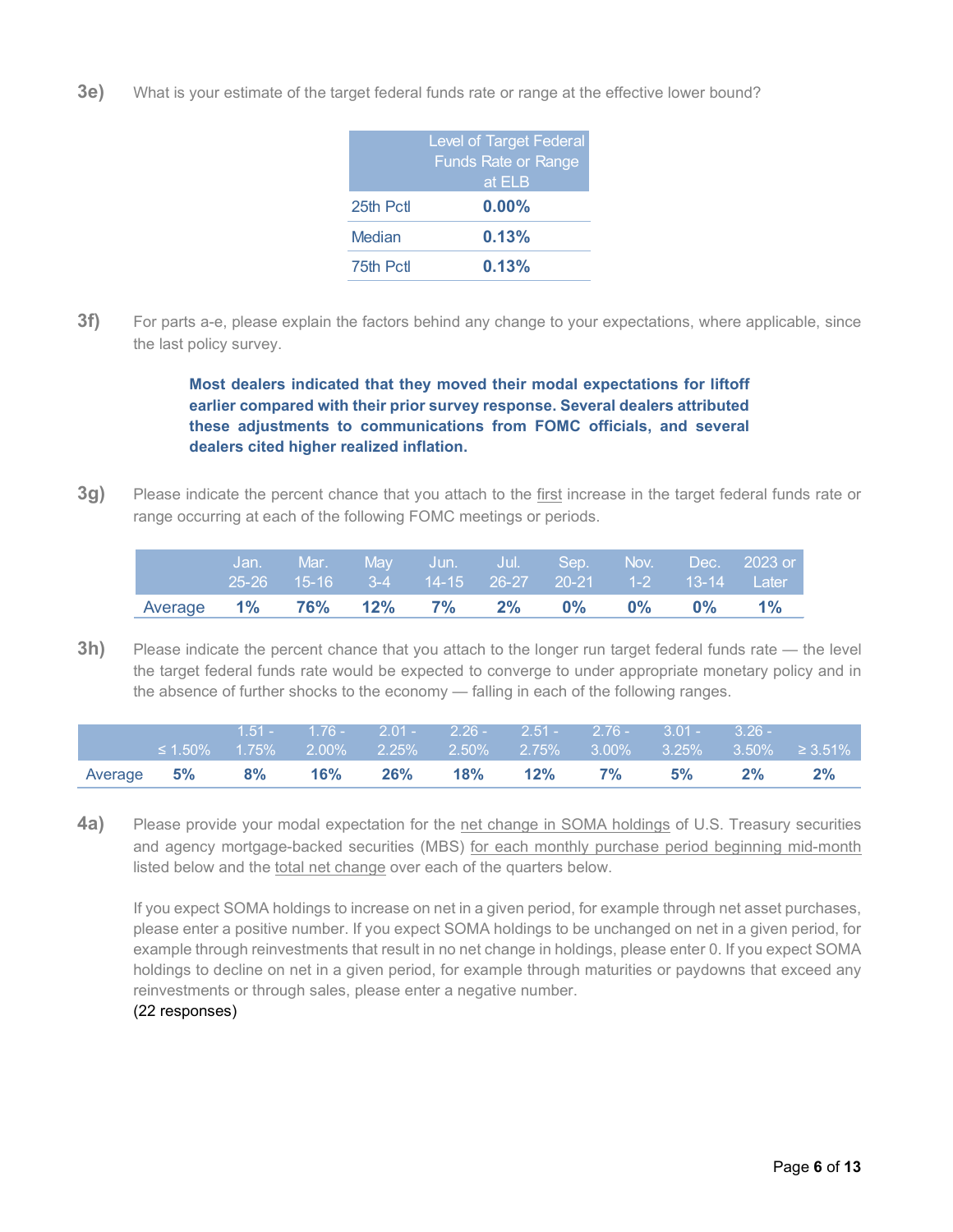| Net Change in U.S. Treasury Securities (\$ billions) |      |                                                     |      |      |      |  |  |  |
|------------------------------------------------------|------|-----------------------------------------------------|------|------|------|--|--|--|
|                                                      | 2022 | Mid-Feb. Mid-Mar. Mid-Apr. Mid-May Mid-Jun.<br>2022 | 2022 | 2022 | 2022 |  |  |  |
| 25th Pctl                                            | 20   |                                                     |      |      |      |  |  |  |
| Median                                               | 20   |                                                     |      |      |      |  |  |  |
| 75th Pctl                                            | 20   |                                                     |      |      |      |  |  |  |

|           | Net Change in U.S. Treasury Securities (\$ billions) |         |         |         |         |         |  |  |
|-----------|------------------------------------------------------|---------|---------|---------|---------|---------|--|--|
|           | Mid-Jul.<br>2022 to<br><b>End 2022</b><br>Q3         | 2022 Q4 | 2023 Q1 | 2023 Q2 | 2023 Q3 | 2023 Q4 |  |  |
| 25th Pctl | $-90$                                                | $-145$  | $-180$  | $-180$  | $-175$  | $-177$  |  |  |
| Median    | $-54$                                                | $-120$  | $-150$  | $-158$  | $-150$  | $-150$  |  |  |
| 75th Pctl | 0                                                    | $-90$   | $-138$  | $-141$  | $-135$  | $-135$  |  |  |

| Net Change in U.S. Treasury Securities (\$ billions) |        |        |        |        |          |        |        |                                                                 |
|------------------------------------------------------|--------|--------|--------|--------|----------|--------|--------|-----------------------------------------------------------------|
|                                                      |        |        |        |        |          |        |        | 2024 Q1 2024 Q2 2024 Q3 2024 Q4 2025 Q1 2025 Q2 2025 Q3 2025 Q4 |
| 25th Pctl                                            | $-150$ | $-154$ | $-150$ | $-135$ | $-135$   | $-100$ | $-100$ | $-90$                                                           |
| Median                                               | $-135$ | $-141$ | $-135$ | $-115$ | $-112$   | $-77$  | $-35$  | $-35$                                                           |
| 75th Pctl                                            | $-117$ | $-119$ | $-114$ | $-104$ | $\Omega$ |        |        |                                                                 |

| Net Change in Agency MBS (\$ billions) |      |                                            |      |      |                  |  |  |  |
|----------------------------------------|------|--------------------------------------------|------|------|------------------|--|--|--|
|                                        | 2022 | Mid-Feb. Mid-Mar. Mid-Apr. Mid-May<br>2022 | 2022 | 2022 | Mid-Jun.<br>2022 |  |  |  |
| 25th Pctl                              | 10   |                                            |      |      |                  |  |  |  |
| Median                                 | 10   |                                            |      |      |                  |  |  |  |
| 75th Pctl                              | 10   |                                            |      |      |                  |  |  |  |

|           | Net Change in Agency MBS (\$ billions) |         |         |                     |         |         |  |
|-----------|----------------------------------------|---------|---------|---------------------|---------|---------|--|
|           | Mid-Jul.<br>2022 to<br><b>End 2022</b> |         |         |                     |         |         |  |
|           | Q <sub>3</sub>                         | 2022 Q4 | 2023 Q1 | 2023 Q <sub>2</sub> | 2023 Q3 | 2023 Q4 |  |
| 25th Pctl | -60                                    | $-103$  | $-120$  | $-120$              | $-120$  | $-120$  |  |
| Median    | $-31$                                  | $-75$   | $-86$   | $-90$               | $-90$   | $-90$   |  |
| 75th Pctl | 0                                      | $-38$   | $-74$   | $-75$               | $-75$   | $-75$   |  |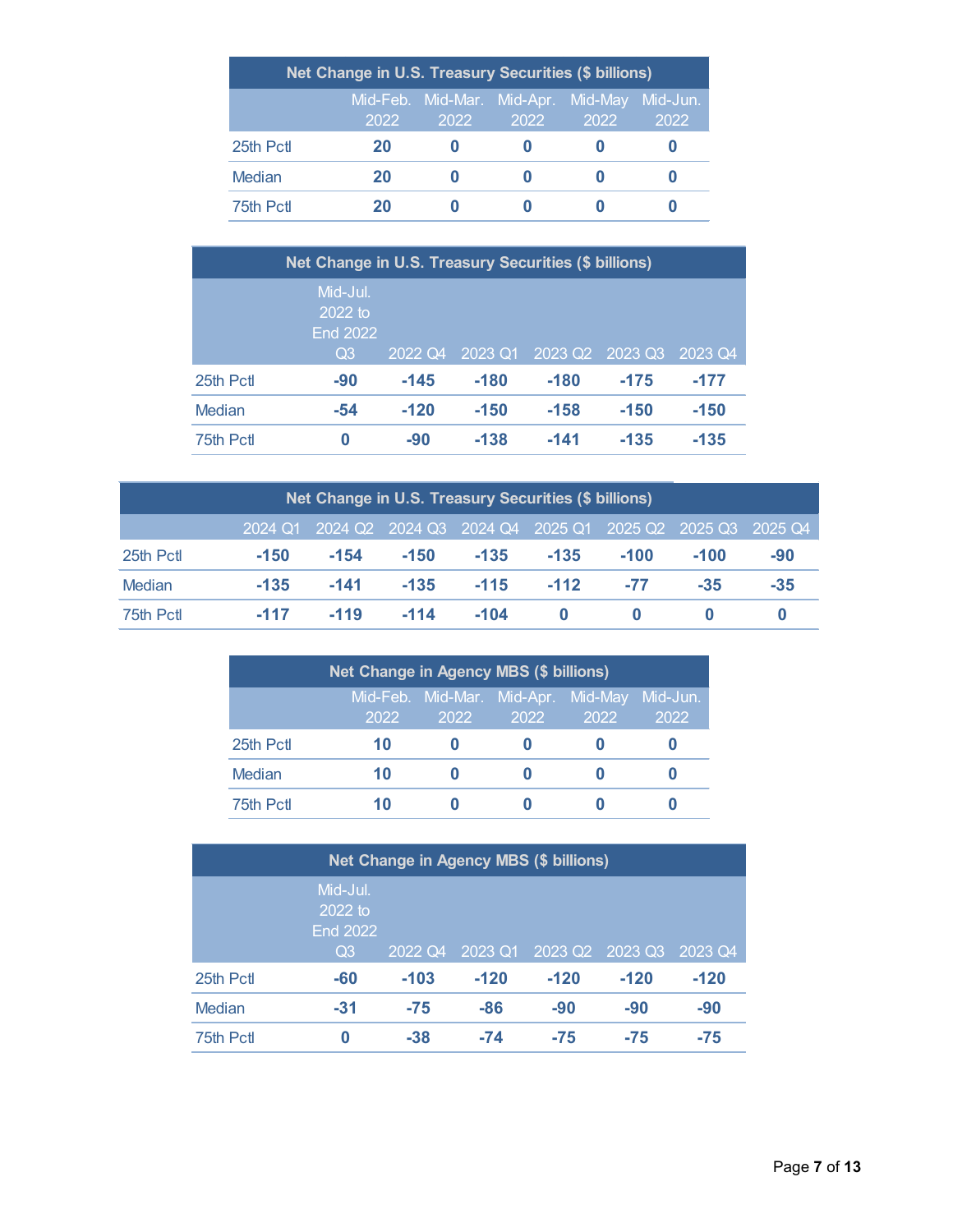| Net Change in Agency MBS (\$ billions) |         |       |                         |       |         |       |                         |     |
|----------------------------------------|---------|-------|-------------------------|-------|---------|-------|-------------------------|-----|
|                                        | 2024 Q1 |       | 2024 Q2 2024 Q3 2024 Q4 |       | 2025 Q1 |       | 2025 Q2 2025 Q3 2025 Q4 |     |
| 25th Pctl                              | $-90$   | $-90$ | $-90$                   | $-90$ | $-90$   | $-72$ | -69                     | -62 |
| Median                                 | $-75$   | $-76$ | $-77$                   | $-71$ | -60     | -60   | -55                     | -54 |
| 75th Pctl                              | $-60$   | -60   | -60                     | -60   | $-35$   |       |                         |     |

If your responses above do not reflect a period in which SOMA holdings decline (e.g. Treasury and Agency MBS values in a given period sum to a negative number and are not blank), please provide your modal expectation for the earliest quarter in which SOMA holdings decline.

|                | <b>Earliest</b><br>Quarter* |
|----------------|-----------------------------|
| 25th Pctl      | Q3 2022                     |
| Median         | Q3 2022                     |
| 75th Pctl      | Q3 2022                     |
| # of Responses | հ                           |

*\*Dropdown selections: Q1 2022, Q2 2022, Q3 2022, Q4 2022, Q1 2023, Q2 2023, Q3 2023, Q4 2023, Q1 2024, Q2 2024, Q3 2024, Q4 2024, Q1 2025, Q2 2025, Q3 2025, Q4 2025, Q1 2026, Q2 2026, Q3 2026, Q4 2026, Q1 2027, Q2 2027, Q3 2027, Q4 2027, Q1 2028 or later.* 

**4b)** If you expect the SOMA portfolio to decline, please indicate the percent chance that you attach to the level of the target federal funds rate or range falling in the following ranges when the SOMA portfolio first declines. If you expect a target range, please use the midpoint of that range in providing your response. (23 responses)

|                   | $\leq 0.25\%$ |                 | 0.26 - 0.51 - 0.76 - 1.01 - 1.26 - 1.51 - 1.76 - 2.01 - |       |       |    |       | $0.50\%$ $0.75\%$ $1.00\%$ $1.25\%$ $1.50\%$ $1.75\%$ $2.00\%$ $2.25\%$ $\geq$ $2.26\%$ |
|-------------------|---------------|-----------------|---------------------------------------------------------|-------|-------|----|-------|-----------------------------------------------------------------------------------------|
| Average <b>1%</b> |               | 19% 39% 21% 11% |                                                         | $3\%$ | $2\%$ | 2% | $1\%$ | $0\%$                                                                                   |

**4c)** If you expect the SOMA portfolio to decline, please indicate the period in which you expect the SOMA portfolio will cease to decline as well as the size of the SOMA portfolio when it ceases to decline. For reference, Securities Held Outright in the SOMA portfolio on January 5, 2022 was \$8,279 billion according to the most recent H.4.1 release.

(22 responses)

|               | <b>Portfolio Ceases to</b>      | Period in which SOMA Size of SOMA Portfolio<br>when it Ceases to |
|---------------|---------------------------------|------------------------------------------------------------------|
|               | Decline*:                       | Decline**:_                                                      |
| 25th Pctl     | Q <sub>2</sub> 20 <sub>25</sub> | 5250                                                             |
| <b>Median</b> | Q4 2025                         | 5250                                                             |
| 75th Pctl     | Q <sub>2</sub> 20 <sub>26</sub> | 6250                                                             |

*\*Dropdown selections: Q1 2022, Q2 2022, Q3 2022, Q4 2022, Q1 2023, Q2 2023, Q3 2023, Q4 2023, Q1 2024, Q2 2024, Q3 2024, Q4 2024, Q1 2025, Q2 2025, Q3 2025, Q4 2025, Q1 2026, Q2 2026, Q3 2026, Q4 2026, Q1 2027, Q2 2027, Q3 2027, Q4 2027, Q1 2028 or later.* 

*\*\*Dropdown selections: \$0-500bn, \$501-1000bn, \$1001-1500bn, \$1501-2000bn, \$2001-2500bn, \$2501-3000bn, \$3001-3500bn, \$3501-4000bn, \$4001-4500bn,*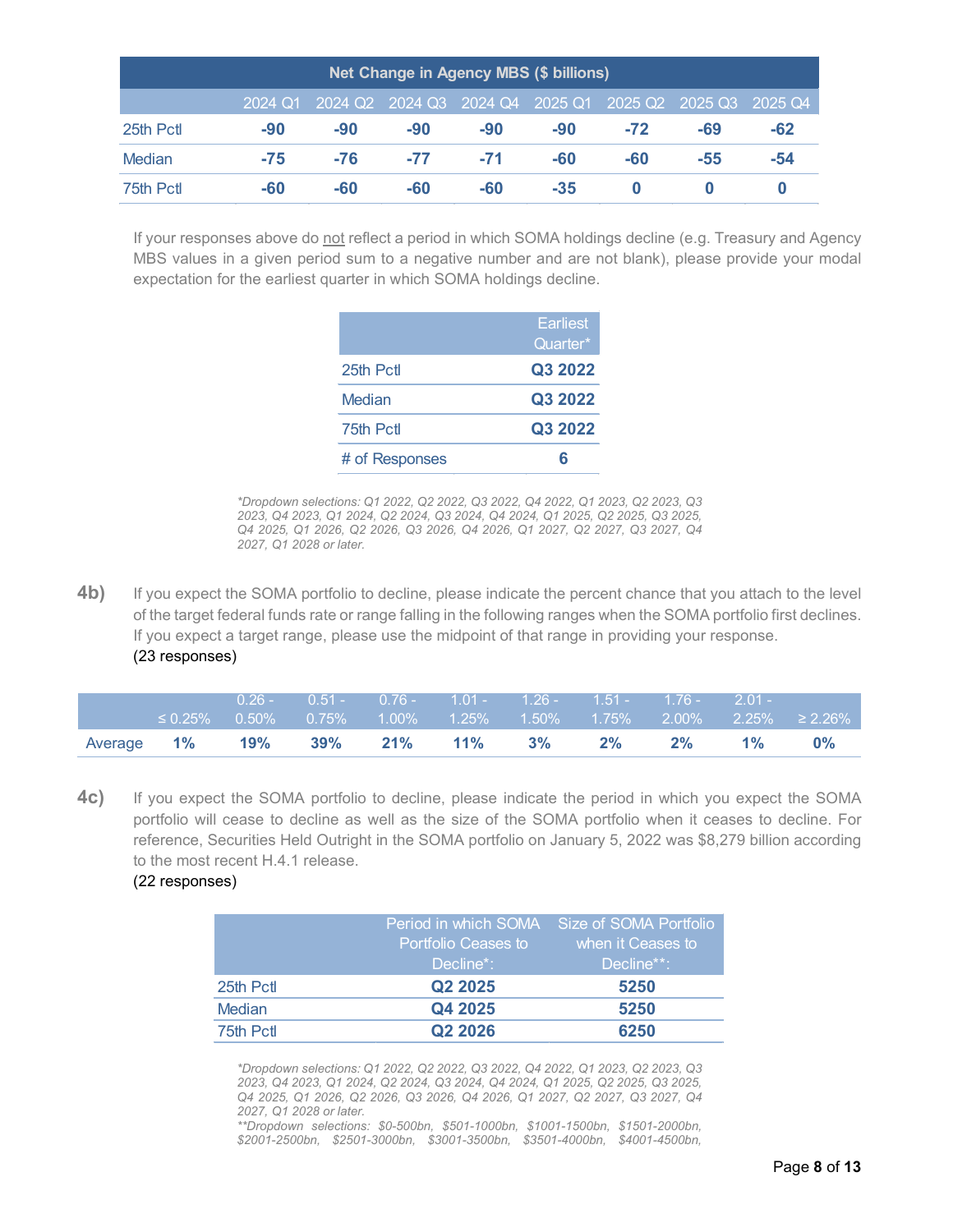<span id="page-8-0"></span>**5)** Please indicate the percent chance that you attach to the 10-year Treasury yield falling in each of the following ranges at the end of 2022 and 2023. (23 responses)

|         | Ten-year Treasury Yield at Year-end 2022 |             |    |                                                            |     |     |            |    |  |  |
|---------|------------------------------------------|-------------|----|------------------------------------------------------------|-----|-----|------------|----|--|--|
|         |                                          | $70.00 - 7$ |    | $1.51 - 1.01 - 1.51 - 2.01 -$                              |     |     | $2.51 - 1$ |    |  |  |
|         | $\leq 0.00\%$                            | 0.50%       |    | $1.00\%$ $1.50\%$ $2.00\%$ $2.50\%$ $3.00\%$ $\geq 3.01\%$ |     |     |            |    |  |  |
| Average | $0\%$                                    | $1\%$       | 3% | $11\%$                                                     | 29% | 35% | 15%        | 6% |  |  |

| <b>Ten-year Treasury Yield at Year-end 2023</b> |               |          |       |                               |     |          |          |                            |
|-------------------------------------------------|---------------|----------|-------|-------------------------------|-----|----------|----------|----------------------------|
|                                                 |               | $0.00 -$ |       | $0.51 - 1.01 - 1.51 - 2.01 -$ |     |          | $2.51 -$ |                            |
|                                                 | $\leq 0.00\%$ | $0.50\%$ |       | $1.00\%$ $1.50\%$ $2.00\%$    |     | $2.50\%$ |          | $3.00\% \quad \geq 3.01\%$ |
| Average 0%                                      |               | $1\%$    | $3\%$ | 8%                            | 19% | 34%      | 21%      | 14%                        |

<span id="page-8-1"></span>**6)** The table below lists the average spreads of selected money market rates\* over the past week. Please provide your expectation for each of these rate spreads for the day after each of the FOMC meetings. **Please ensure your signs are correct.**

|                |           | Top of target range** minus IORB (in bps) |         |           |  |  |  |  |  |
|----------------|-----------|-------------------------------------------|---------|-----------|--|--|--|--|--|
|                | Jan.      | Mar.                                      | May     | Jun.      |  |  |  |  |  |
|                | $25 - 26$ | $15 - 16$                                 | $3 - 4$ | $14 - 15$ |  |  |  |  |  |
| 25th Pctl      | 10.0      | 10.0                                      | 10.0    | 10.0      |  |  |  |  |  |
| Median         | 10.0      | 10.0                                      | 10.0    | 10.0      |  |  |  |  |  |
| 75th Pctl      | 10.0      | 10.0                                      | 10.0    | 10.0      |  |  |  |  |  |
| # of Responses | 22        | 22                                        | 22      | 22        |  |  |  |  |  |

|                | <b>EFFR minus IORB (in bps)</b> |                   |                |                   |  |  |  |  |
|----------------|---------------------------------|-------------------|----------------|-------------------|--|--|--|--|
|                | Jan.<br>$25 - 26$               | Mar.<br>$15 - 16$ | May<br>$3 - 4$ | Jun.<br>$14 - 15$ |  |  |  |  |
| 25th Pctl      | $-7.0$                          | $-7.0$            | $-7.0$         | $-7.0$            |  |  |  |  |
| Median         | $-7.0$                          | $-7.0$            | $-7.0$         | $-7.0$            |  |  |  |  |
| 75th Pctl      | $-7.0$                          | $-7.0$            | $-7.0$         | $-6.0$            |  |  |  |  |
| # of Responses | 22                              | 22                | 22             | 22                |  |  |  |  |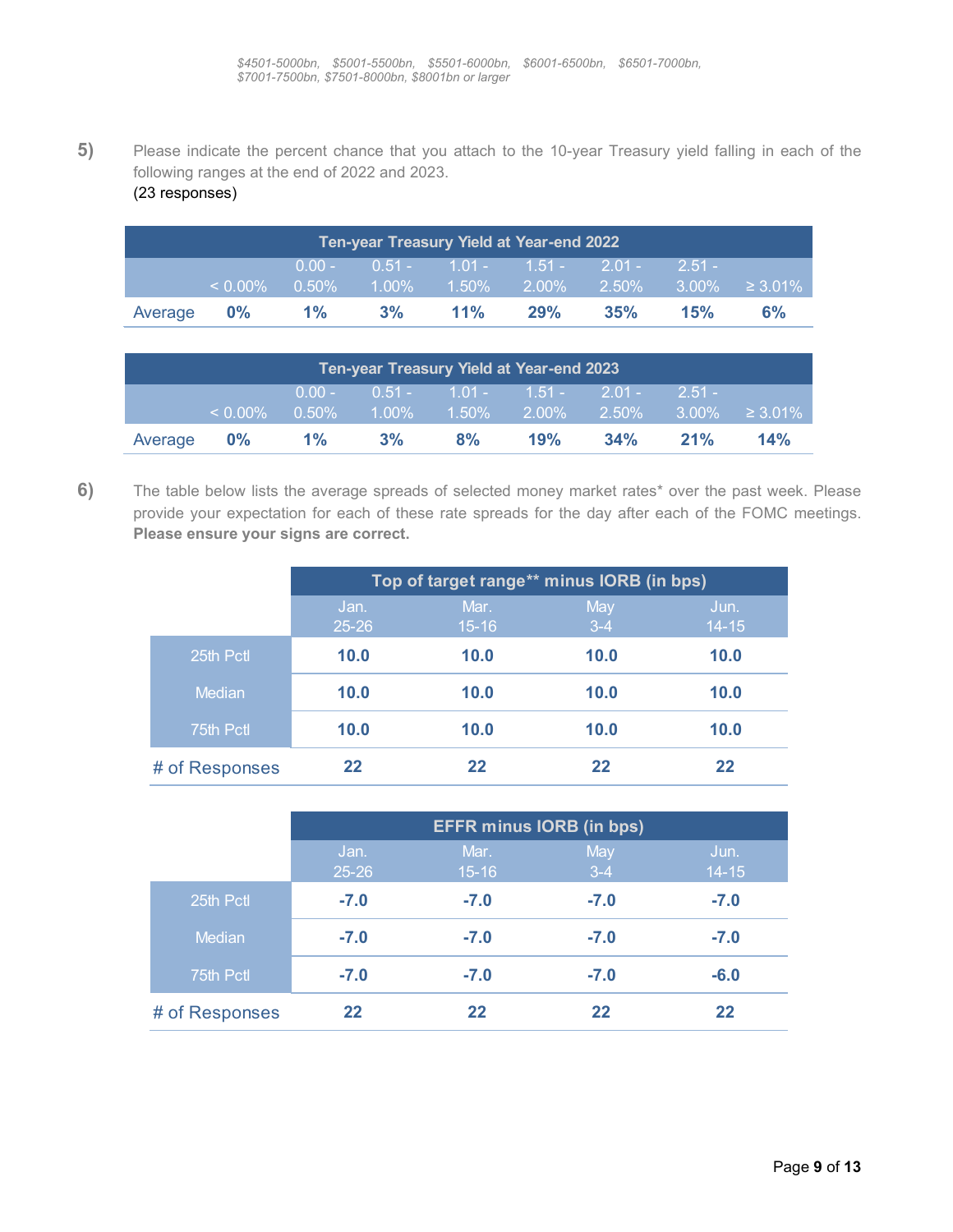|                |                   | <b>SOFR minus IORB (in bps)</b> |              |                   |  |  |  |  |
|----------------|-------------------|---------------------------------|--------------|-------------------|--|--|--|--|
|                | Jan.<br>$25 - 26$ | Mar.<br>$15 - 16$               | May<br>$3-4$ | Jun.<br>$14 - 15$ |  |  |  |  |
| 25th Pctl      | $-10.0$           | $-10.0$                         | $-10.0$      | $-10.0$           |  |  |  |  |
| <b>Median</b>  | $-10.0$           | $-10.0$                         | $-10.0$      | $-10.0$           |  |  |  |  |
| 75th Pctl      | $-10.0$           | $-10.0$                         | $-10.0$      | $-10.0$           |  |  |  |  |
| # of Responses | 22                | 22                              | 22           | 22                |  |  |  |  |

|                |                   | Bottom of target range** minus ON RRP rate (in bps) |                |                   |
|----------------|-------------------|-----------------------------------------------------|----------------|-------------------|
|                | Jan.<br>$25 - 26$ | Mar.<br>$15 - 16$                                   | May<br>$3 - 4$ | Jun.<br>$14 - 15$ |
| 25th Pctl      | $-5.0$            | $-5.0$                                              | $-5.0$         | $-5.0$            |
| Median         | $-5.0$            | $-5.0$                                              | $-5.0$         | $-5.0$            |
| 75th Pctl      | $-5.0$            | $-5.0$                                              | $-5.0$         | $-5.0$            |
| # of Responses | 22                | 22                                                  | 22             | 22                |

|                |                   | 3-Month U.S. Treasury bill yield minus 3-Month OIS (in bps) |                |                   |
|----------------|-------------------|-------------------------------------------------------------|----------------|-------------------|
|                | Jan.<br>$25 - 26$ | Mar.<br>$15 - 16$                                           | May<br>$3 - 4$ | Jun.<br>$14 - 15$ |
| 25th Pctl      | $-5.0$            | $-5.0$                                                      | $-5.0$         | $-6.0$            |
| Median         | $-5.0$            | $-4.0$                                                      | $-4.0$         | $-4.0$            |
| 75th Pctl      | $-4.0$            | $-3.0$                                                      | $-2.0$         | $-2.0$            |
| # of Responses | 22                | 22                                                          | 22             | 22                |

*\*Listed rates include the interest on reserve balances (IORB) rate, effective federal funds rate (EFFR), Secured Overnight Financing Rate (SOFR), overnight reverse repurchase agreement (ON RRP) rate, and 3-month overnight index swap rate (3m OIS)*

*\*\*Target range for the federal funds rate*

<span id="page-9-0"></span>**7)** What percent chance do you attach to any additional U.S. federal fiscal policy measures being signed into law over the next 12 months (January 1, 2022 through December 31, 2022)?

| <b>Probability of Additional U.S. Federal Fiscal</b><br><b>Policy Measures</b> |                |  |  |  |  |
|--------------------------------------------------------------------------------|----------------|--|--|--|--|
|                                                                                | Next 12 Months |  |  |  |  |
| 25th Pctl                                                                      | 25%            |  |  |  |  |
| Median                                                                         | 32%            |  |  |  |  |
| 75th Pctl                                                                      | 53%            |  |  |  |  |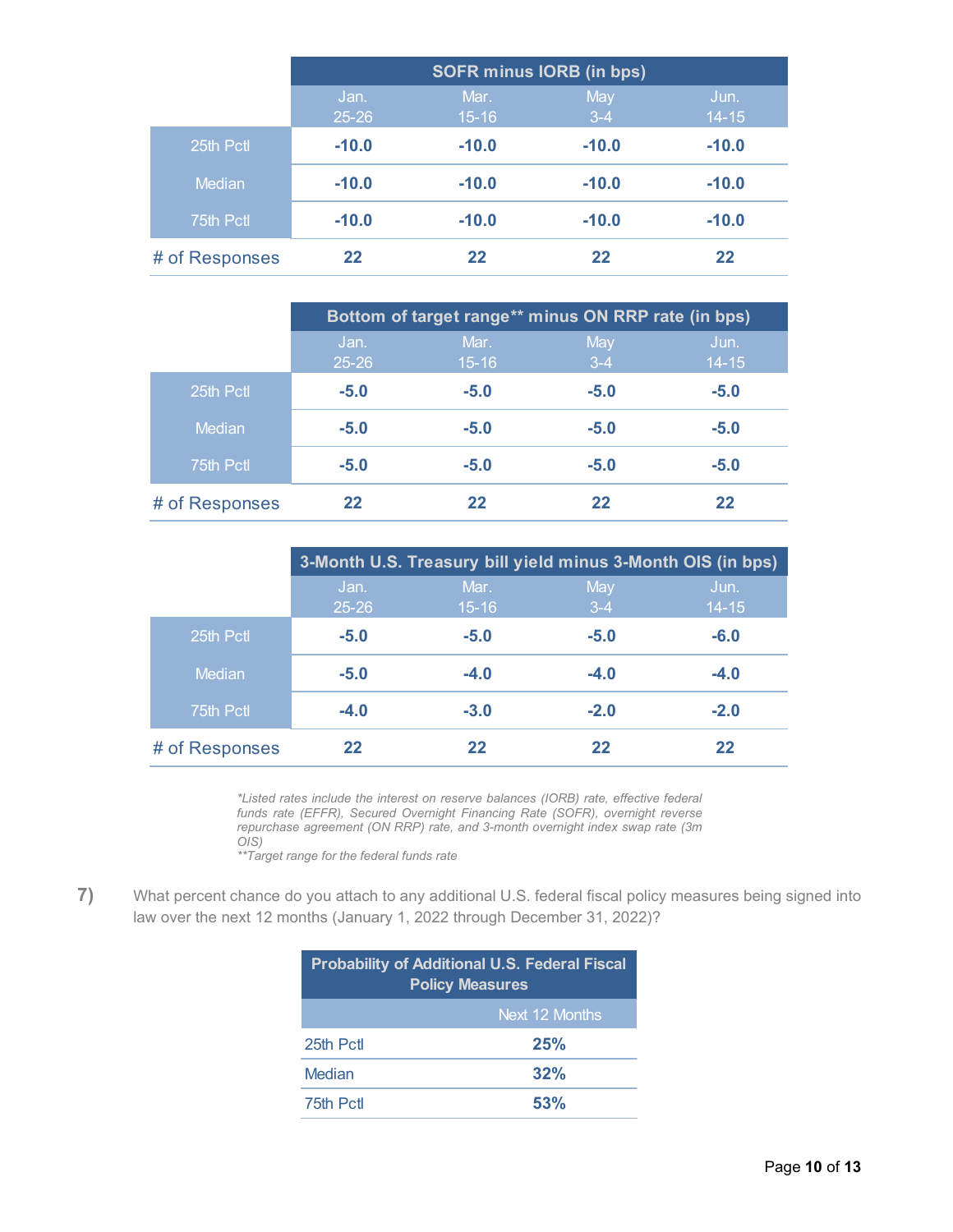If you assigned a non-zero probability above, please provide your estimate of the most likely total amount of additional U.S. federal fiscal policy spending and revenue measures to be signed into law over the next 12 months (January 1, 2022 through December 31, 2022), conditional on there being such additional measures.

## (22 responses)

|               | <b>Additional U.S. Federal Fiscal Policy Measures Estimates</b> |                                |
|---------------|-----------------------------------------------------------------|--------------------------------|
|               | <b>Estimate of Most Likely</b>                                  | <b>Estimate of Most Likely</b> |
|               | <b>Total Amount of</b>                                          | <b>Total Amount of</b>         |
|               | Additional U.S. Federal                                         | Additional U.S. Federal        |
|               | <b>Fiscal Policy Spending</b>                                   | <b>Fiscal Policy Revenue</b>   |
|               | Measures (\$ billions)                                          | Measures (\$ billions)         |
|               | Over Next 12 Months                                             | Over Next 12 Months            |
| 25th Pctl     | 1000                                                            | 750                            |
| <b>Median</b> | 1450                                                            | 1125                           |
| 75th Pctl     | 1500                                                            | 1400                           |

**8a)** Please provide the percent chance you attach to the following outcomes for headline PCE inflation in 2022, 2023, and 2024 (Q4/Q4).

<span id="page-10-0"></span>(21 responses)

| Headline PCE Inflation 2022 (Q4/Q4) |               |       |                                   |    |             |     |     |          |         |                                       |
|-------------------------------------|---------------|-------|-----------------------------------|----|-------------|-----|-----|----------|---------|---------------------------------------|
|                                     |               | 1 01- | , 1.26- 1.51- T.76- 2.01- 2.26- ' |    |             |     |     | $-2.51-$ | $-276-$ |                                       |
|                                     | $\leq 1.00\%$ |       | $1.25\%$ $1.50\%$ $1.75\%$        |    |             |     |     |          |         | 2.00% 2.25% 2.50% 2.75% 3.00% ≥ 3.01% |
| Average                             | $1\%$         | $1\%$ | 2%                                | 3% | 7% <b>7</b> | 13% | 18% | 15%      | 15%     | 25%                                   |

| Headline PCE Inflation 2023 (Q4/Q4) |               |       |                                                 |    |     |     |     |         |            |                                                                                                   |
|-------------------------------------|---------------|-------|-------------------------------------------------|----|-----|-----|-----|---------|------------|---------------------------------------------------------------------------------------------------|
|                                     |               |       | $1.01 - 1.26 - 1.51 - 1.76 - 2.01 - 2.26 - 1.5$ |    |     |     |     | $-2.51$ | $2.76 - 1$ |                                                                                                   |
|                                     | $\leq 1.00\%$ |       |                                                 |    |     |     |     |         |            | $-$ 1.25%      1.50%      1.75%      2.00%      2.25%      2.50%      2.75%    3.00%      ≥ 3.01% |
| Average                             | $2\%$         | $2\%$ | $4\%$                                           | 6% | 14% | 23% | 17% | $11\%$  | $10\%$     | 12%                                                                                               |

| Headline PCE Inflation 2024 (Q4/Q4) |               |       |                                      |    |     |     |        |         |          |    |
|-------------------------------------|---------------|-------|--------------------------------------|----|-----|-----|--------|---------|----------|----|
|                                     |               | 1 01- | $1.26 - 1.51 - 1.76 - 2.01 - 2.26 -$ |    |     |     |        | $-2.51$ | $-2.76-$ |    |
|                                     | $\leq 1.00\%$ |       |                                      |    |     |     |        |         |          |    |
| Average                             | $1\%$         | 2%    | 4%                                   | 8% | 18% | 23% | $17\%$ | $11\%$  | $7\%$    | 9% |

8b) For the outcomes below, provide the percent chance you attach to the annual average CPI inflation rate from January 1, 2022 - December 31, 2026 falling in each of the following ranges. Please also provide your point estimate for the most likely outcome.

|                  | $1.01 - 1.51 - 2.01 - 2.51 -$ |        |            | $\leq 1.00\%$ 1.50% 2.00% 2.50% 3.00% $\geq 3.01\%$ |
|------------------|-------------------------------|--------|------------|-----------------------------------------------------|
| Average $2\%$ 5% | 17%                           | $32\%$ | <b>28%</b> | 17%                                                 |

|           | <b>Most Likely</b><br>Outcome |
|-----------|-------------------------------|
| 25th Pctl | 2.35%                         |
| Median    | 2.63%                         |
| 75th Pctl | $3.00\%$                      |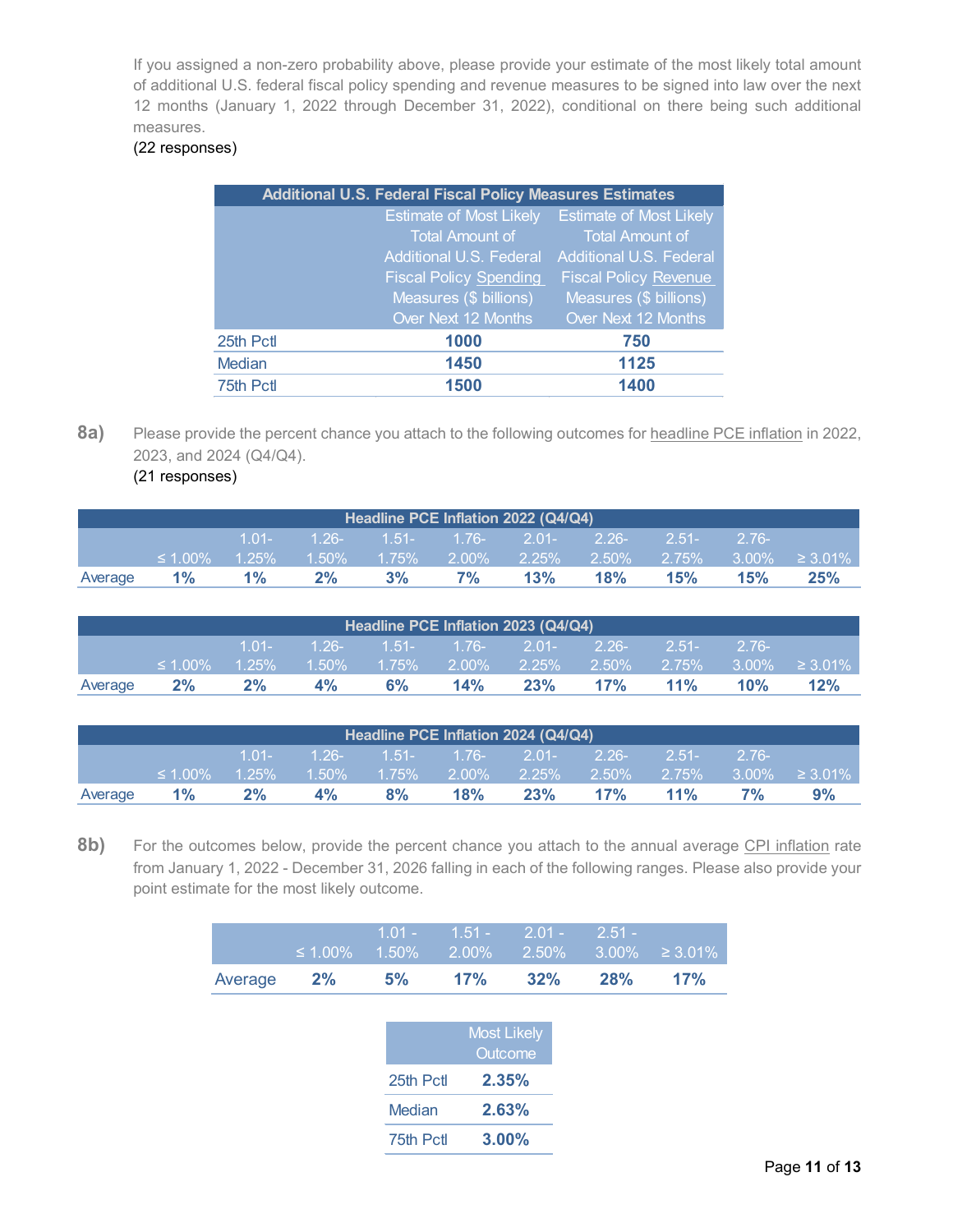**8c)** For the outcomes below, provide the percent chance you attach to the annual average CPI inflation rate from January 1, 2027 - December 31, 2031 falling in each of the following ranges. Please also provide your point estimate for the most likely outcome.

|               | ' 1.01 - 1.51 - 2.01 - 2.51 - 1 |     |     |                                                 |
|---------------|---------------------------------|-----|-----|-------------------------------------------------|
|               |                                 |     |     | $\leq 1.00\%$ 1.50% 2.00% 2.50% 3.00% ≥ 3.01% l |
| Average 3% 8% | $24\%$                          | 42% | 18% | <b>6%</b>                                       |

| 2.23% |
|-------|
|       |
| 2.30% |
| 2.40% |
|       |

### <span id="page-11-0"></span>**9a)** What percent chance do you attach to:

the U.S. economy currently being in a recession\*? the U.S. economy being in a recession\* **in 6 months**? the global economy being in a recession\*\* **in 6 months**?

|               | Currently in U.S.<br>Recession |           | U.S. Recession in<br>6 Months |           | <b>Global Recession</b><br>in 6 Months |
|---------------|--------------------------------|-----------|-------------------------------|-----------|----------------------------------------|
| 25th Pct      | $1\%$                          | 25th Pctl | 10%                           | 25th Pctl | 10%                                    |
| <b>Median</b> | 3%                             | Median    | 14%                           | Median    | 15%                                    |
| 75th Pctl     | 5%                             | 75th Pctl | 15%                           | 75th Pctl | 20%                                    |

*\*NBER-defined recession*

*\*\*Previous IMF staff work has suggested that a "global recession" can be characterized as a period during which there is a decline in annual per-capita real global GDP, backed up by a decline or worsening in one or more of the following global macroeconomic indicators: industrial production, trade, capital flows, oil consumption and unemployment.*

**9b)** Please explain the factors behind any change to your expectations in part a since the last policy survey. (20 responses)

> **Many dealers indicated that there were no significant changes to their recession probabilities. In describing the factors behind any changes to their responses, several dealers cited risks or uncertainty regarding the Omicron variant.**

<span id="page-11-1"></span>**10a)** Provide your estimate of the most likely outcome for output, inflation, and unemployment. (17 responses)